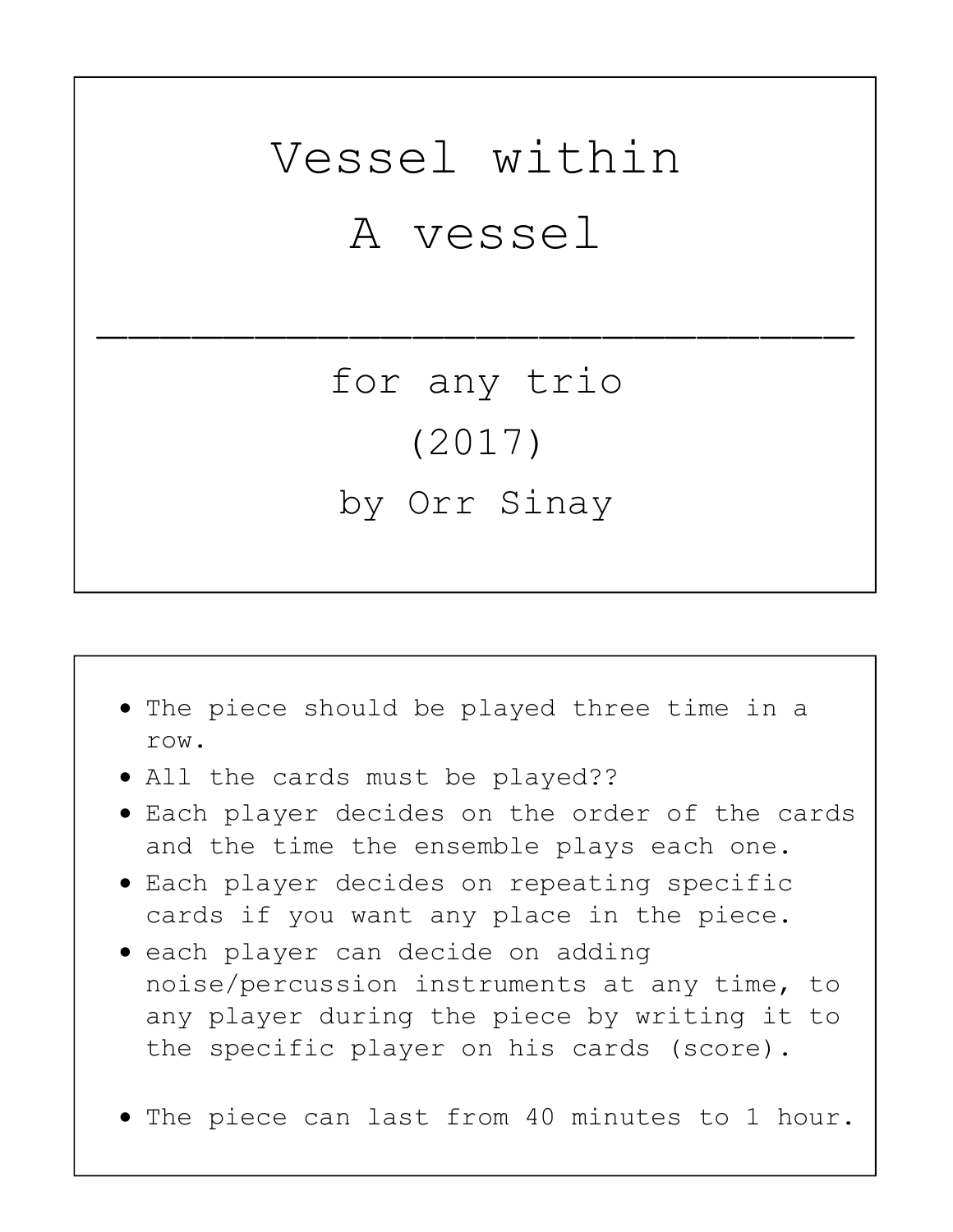## Your order: player A  $\overline{\phantom{a}}$  , and the contract of the contract of the contract of the contract of the contract of the contract of the contract of the contract of the contract of the contract of the contract of the contract of the contrac Your order: player B  $\overline{\phantom{a}}$  , and the contract of the contract of the contract of the contract of the contract of the contract of the contract of the contract of the contract of the contract of the contract of the contract of the contrac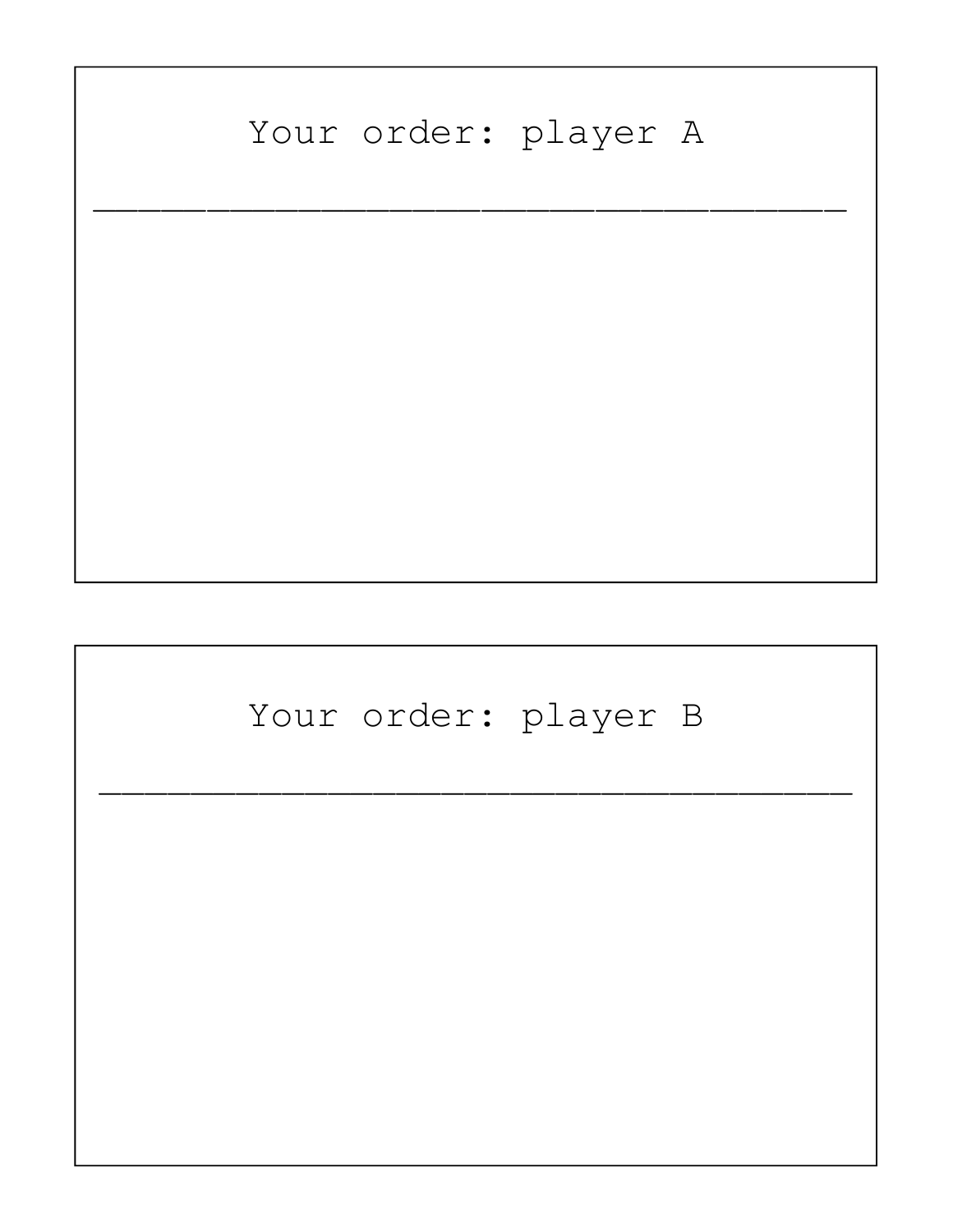## Your order: player C

 $\overline{\phantom{a}}$  , and the contract of the contract of the contract of the contract of the contract of the contract of the contract of the contract of the contract of the contract of the contract of the contract of the contrac

| $Play A$ (try to start from the same A and expand it to other<br>octaves ) | ı |
|----------------------------------------------------------------------------|---|
|                                                                            |   |
| in any length you want                                                     |   |
| Let it ringand repeat this action                                          |   |
|                                                                            |   |
| Add Bb                                                                     |   |
| Add Ab                                                                     |   |
|                                                                            |   |
|                                                                            |   |
|                                                                            |   |
| Add E                                                                      |   |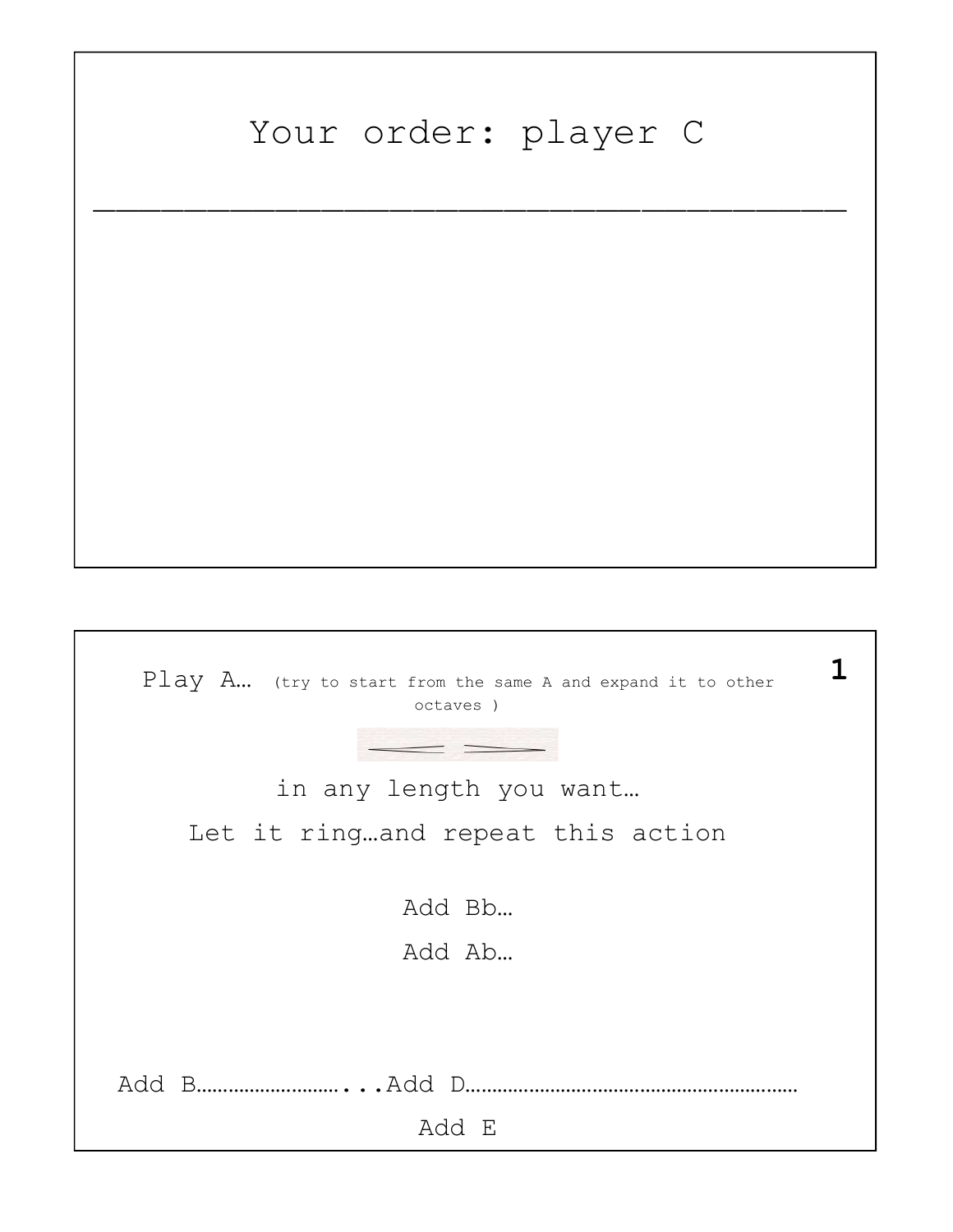

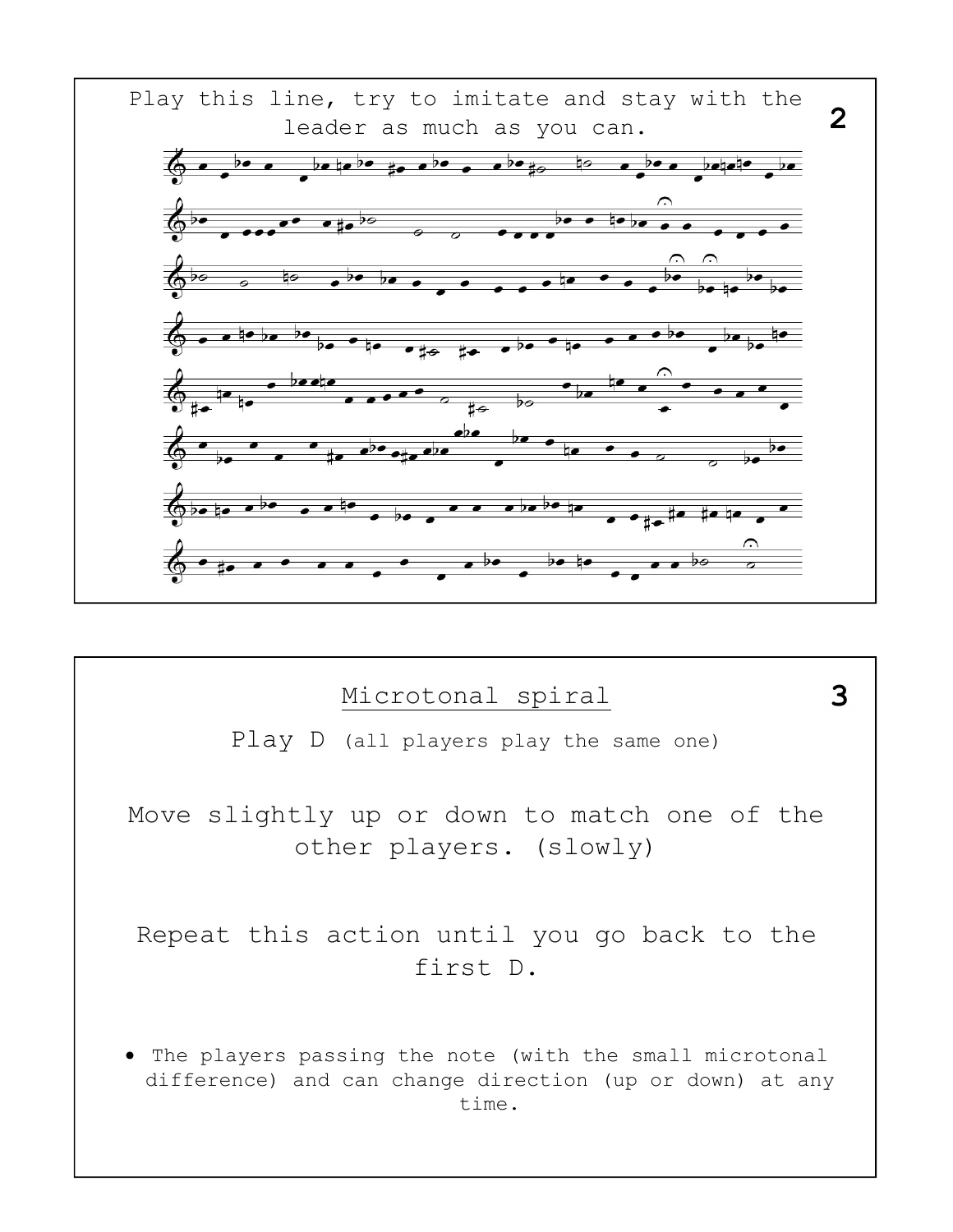## Think about Reich

Play a pattern using only this notes or part of them:

C#,D,Eb,E,f

Stretch the time to both directions



4